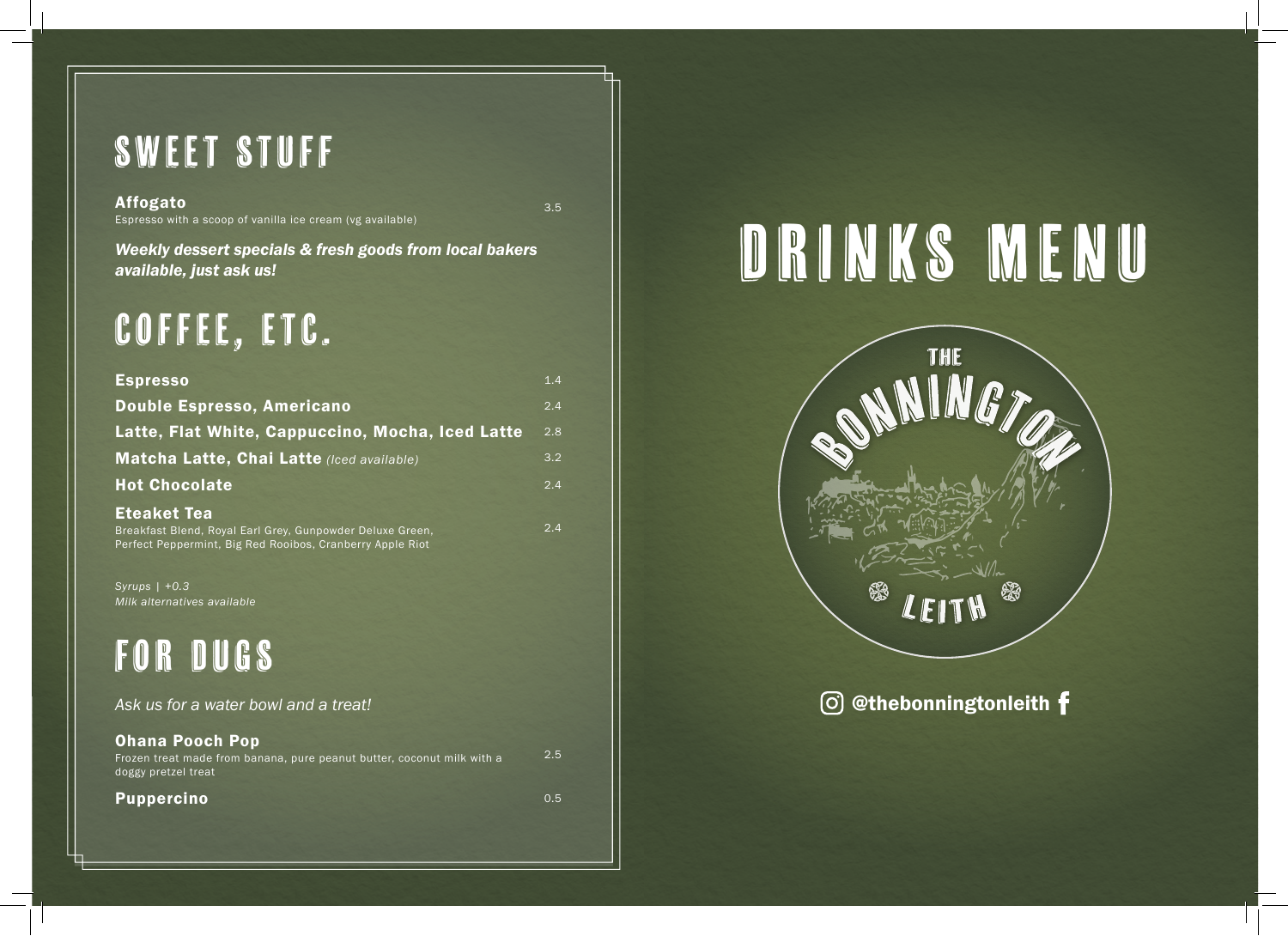|               | BUT FIRST COCKTAILS                                                                                                        |     |
|---------------|----------------------------------------------------------------------------------------------------------------------------|-----|
|               | <b>Time Flies When You're Having Rum</b><br>Havana 7, pineapple liqueur, basil                                             | 9.5 |
|               | <b>On Cloud Wine</b><br>Pinot Grigio, kiwi liqueur, lemon, topped with soda                                                | 8   |
| $\mathcal{L}$ | It Takes Two To Mango Margarita<br>Chilli infused El Jimador Blanco, mango liqueur, lime                                   | 8   |
|               | <b>Squeeze The Day</b><br>Jameson Orange, St. Germain, grapefruit, lime, egg white,<br>topped with Beavertown Neck Oil IPA | 8.5 |
| $\sum$        | <b>Peachy Keen, Vanilla Dream</b><br>Morgan's Spiced, peach liqueur, vanilla, lemon, egg white                             | 8.5 |
|               | <b>Fizz Pop Whizz Bang</b><br>Tanqueray, strawberry, mint, lemon, topped with prosecco                                     | 8.5 |
|               | It's A Bitter Sweet Symphony, That's Life<br>Campari, orange, lemon, topped with soda                                      | 7.5 |
|               | <b>Duck Duck Gooseberry</b><br>Gooseberry jam infused gin, Lillet Blanc, apple, orange bitters                             | 9.5 |
|               | Looking for a mocktail? Check our No and Low ABV page!                                                                     |     |

### BAR SNACKS

*\*Potential frying oil contamination – Please let us know if you have a severe gluten allergy and we will do our best to accommodate*

9

#### Oh So Naughty Nachos

Oven baked nachos, cheddar cheese sauce, refried black beans, house salsa & guacamole (v)

*- Gluten free option available - Add pulled pork/spiced chicken | +2*

#### JUST WING IT

#### I'm Still Vegan Cauliflower Wings (vg)(gf\*) / I'm Very Much Not Vegan Chicken Wings (gf\*) 7

Sticky Korean sauce, coriander, black sesame seeds (vg) Buffalo sauce, blue murder, celery (v)

*- Add 4 extra wings | +2*

#### Load 'Em Up Fries (gf\*)

| Sticky Korean sauce, coriander, black sesame seeds (vg)<br>Veggie parmesan & truffled garlic butter (v)<br>Haggis, cheese & lime crema | 5<br>5<br>6.5 |
|----------------------------------------------------------------------------------------------------------------------------------------|---------------|
| <b>Kilty Pleasures</b>                                                                                                                 | 7             |
| Traditional or vegan haggis tempura bites, sweet green chilli dipping sauce,<br>pickled daikon slaw (vg available)                     |               |
| Peter Piper's Padrón Peppers                                                                                                           | 6.5           |
| Padrón peppers, smoked chilli salt, olive oil (vg)(gf)                                                                                 |               |
| <b>Prawn To Be Wild</b><br>Prawn tempura, sweet green chilli dipping sauce, pickled daikon slaw                                        | 7.5           |
|                                                                                                                                        |               |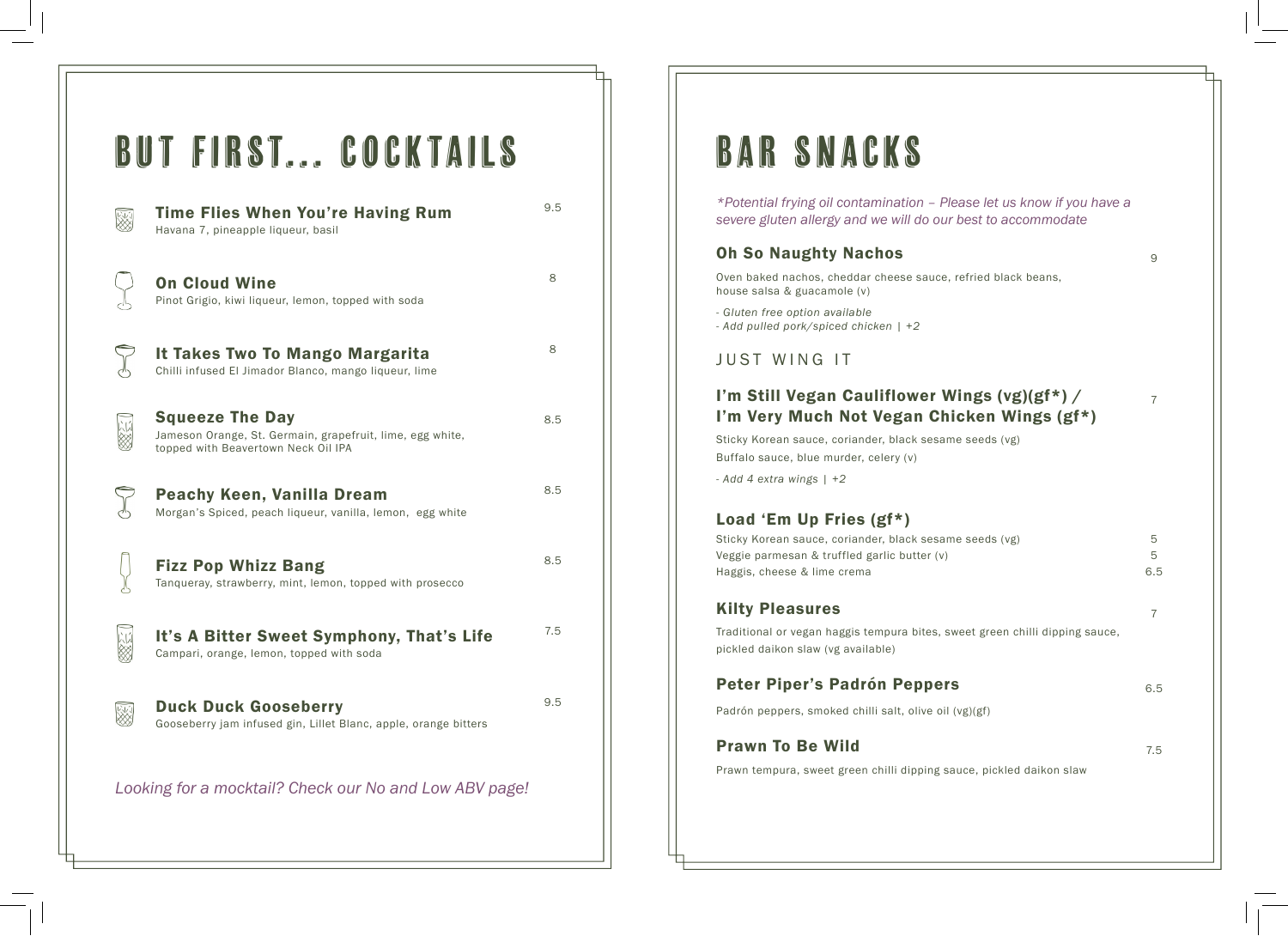### NO AND LOW ABV

| <b>Spice Perfect Serve</b><br>Seedlip Spice 94 non-alcoholic spirit, orange, cloves,<br>topped with soda          | 5   |
|-------------------------------------------------------------------------------------------------------------------|-----|
| <b>Garden Perfect Serve</b><br>Seedlip Garden 108 non-alcoholic spirit, lime, cucumber, mint,<br>topped with soda | 5   |
| Seedlip Spice 94 non-alcoholic spirit 0.0%                                                                        | 3   |
| <b>Seedlip Spice 108 non-alcoholic spirit 0.0%</b>                                                                | 3   |
| <b>Beavertown Lazer Crush IPA 0.3% (330ml)</b>                                                                    | 4.3 |
| Erdinger Alkoholfrei 0.5% (500ml)                                                                                 | 3.8 |

## SOFTIES

| <b>Homemade Lemonade</b>                                                          |             | 3.5            |
|-----------------------------------------------------------------------------------|-------------|----------------|
| <b>Peach Lemon Iced Tea</b>                                                       |             | 3              |
| <b>On Draught</b><br>Coca-Cola, Diet Coca Cola, Lemonade                          | 3.4<br>Pint | 1.7<br>Half    |
| <b>In Bottles</b><br>Coca-Cola, Diet Coca Cola, Coca Cola Zero, Irn Bru (330ml)   |             | 2.7            |
| <b>Fever Tree</b><br>Tonic, Light Tonic, Mediterranean Tonic, Ginger Beer (200ml) |             | 2.2            |
| <b>Cushiedoos Superior Tonic (200ml)</b>                                          |             | 2.6            |
| <b>Cushiedoos Grapefruit &amp; Rosehip Soda</b> (200ml)                           |             | 2.6            |
| <b>Fruit Juice</b> (glass)                                                        |             | $\overline{2}$ |

### BOOZY BRUNCH

| <b>Mimosa</b><br>Prosecco, OJ                                                                                    | 6   |
|------------------------------------------------------------------------------------------------------------------|-----|
| <b>Pimm's Cup</b><br>Pimm's No. 1, lemonade, mint, seasonal fruit                                                |     |
| <b>Mango Bellini</b><br>Prosecco, mango                                                                          |     |
| <b>Aperol Spritz</b><br>Aperol, prosecco, topped with soda                                                       | 8   |
| <b>Bonnie Mary</b><br>Absolut Blue, house bloody mary mix<br>(spiced to your taste with local Leithal Hot Sauce) | 9.5 |
| Allergens - Celery salt, worcestershire sauce                                                                    |     |

*Available Fridays, Saturdays and Sundays until 3pm!*

# THE CLASSICS

| <b>Espresso Martini</b><br>Vodka or Rum base, Kahlua, Creme De Cacao Blanc, espresso | 8.5 |
|--------------------------------------------------------------------------------------|-----|
| <b>Old Fashioned</b><br>Whisky, Bourbon or Rum to your preference, bitters           | 9.5 |
| <b>Negroni</b><br>Tanqueray, Campari, Antica Formula                                 | 9   |
| <b>Aviation</b><br>Tangueray, Luxarado Maraschino, Crème De Violette, Iemon          | 8.5 |
| <b>Amaretto Sour</b><br>Disaronno, lemon, egg white, bitters                         | 8   |

*Want something different? Just ask us!*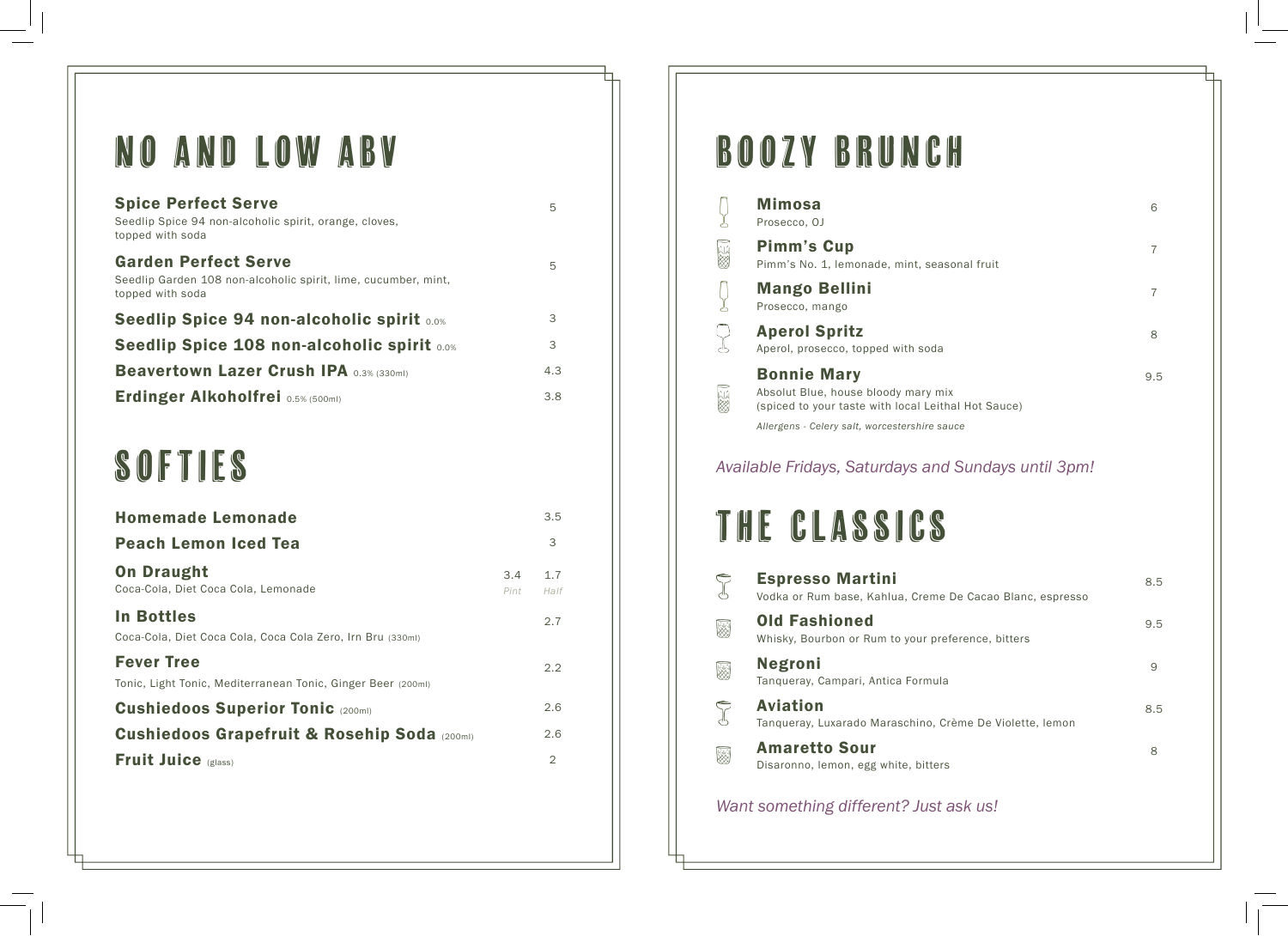## BEER ME UP, SCOTTY!

| DRAUGHT                                                                                                                                                            | Pint | Half  |
|--------------------------------------------------------------------------------------------------------------------------------------------------------------------|------|-------|
| Neck Oil 4.3%<br>A refreshing session IPA brewed by Beavertown in London with<br>notes of citrus peel and light pine                                               | 5.65 | 2.9   |
| <b>Clwb Tropica 5.5%</b><br>An incredibly juicy IPA brewed by Tiny Rebel in Wales, Clwb Tropica<br>is crammed full of fruity hops that give you a big tropical hit | 5.8  | 3     |
| <b>Birra Moretti 4.6%</b>                                                                                                                                          | 5.1  | 2.6   |
| <b>Heineken Silver 4%</b><br>Brand new lighter lager from Heineken. Crisp flavour, subtle finish &<br>natural ingredients                                          | 4.85 | 2.5   |
| Guinness 4.1%                                                                                                                                                      | 4.9  | 2.5   |
| <b>Bones Lager 4.4%</b>                                                                                                                                            | 5.65 | 2.9   |
| <b>Amstel</b> 4.1%                                                                                                                                                 | 4.65 | 2.4   |
| <b>Orchard Thieves Cider 4.5%</b>                                                                                                                                  | 4.85 | 2.5   |
| Rotating cask offering - just ask us what's on!                                                                                                                    |      |       |
| <b>BOTTLES</b>                                                                                                                                                     |      | 500ml |
| Old Mout Cider 4%                                                                                                                                                  |      | 5.2   |
| CANS                                                                                                                                                               |      | 330ml |
| <b>Beavertown Gamma Ray 5.4%</b>                                                                                                                                   |      | 5     |
| <b>Beavertown Lazer Crush 0.3%</b>                                                                                                                                 |      | 4.3   |
| <b>BELLFIELD BREWERY</b><br>Our local gluten free & vegan brewery. No fuss, no frills, just great beer that's<br>accessible to everyone                            |      |       |
| <b>Bellfield Session Ale 3.8%</b><br>Citrus notes and a hop bitterness balanced by smooth malt                                                                     |      | 4.7   |
| <b>Bellfield Lawless Village IPA 4.5%</b><br>An aromatic American IPA with a modern, citrusy finish                                                                |      | 4.7   |
|                                                                                                                                                                    |      |       |

### GET IN THE SPIRIT

#### TEQUILA/MEZCAL

| <b>El Jimador Reposado</b> 40% | 3.7 |
|--------------------------------|-----|
| <b>Cazcabel Coffee 34%</b>     | 4   |
| <b>Olmeca Altos Plata 38%</b>  | 4.8 |
| Kah Blanco 40%                 | ൳   |
| <b>Ilegal Joven Mezcal 40%</b> | ൳   |

#### RUM

| 3.4                                   |
|---------------------------------------|
| 3.8                                   |
| 3.1                                   |
| 4                                     |
| 3.8                                   |
| <b>Discarded Banana Rum 37.5% 4.5</b> |
| 5.1                                   |
|                                       |

#### BOURBON/WHISKEY

| 3.6 |
|-----|
| 4.2 |
| 4.8 |
| 3.6 |
| 3.6 |
| 6.5 |
|     |

#### VODKA

| . 7 | Ketel One Vodka 40% |     |
|-----|---------------------|-----|
|     | Ogilvy 40%          | 4.5 |
| 8.  | <b>Absolut</b> 40%  | 3.4 |
|     |                     |     |
| ż   | LIQUEURS/VERMOUTHS/ |     |
|     | OTHER SPIRITS       |     |

| <b>Courvoiser</b> 40%              | 4.5 |
|------------------------------------|-----|
| <b>Baileys</b> $(50ml)$ $17%$      | 4.5 |
| <b>Cointreau</b> 40%               | 3.6 |
| <b>Disaronno Amaretto 28%</b>      | 3.2 |
| <b>Aperol</b> (50ml) $11\%$        | 4.2 |
| <b>Campari</b> 25%                 | 3   |
| Chambord 16.5%                     | 4   |
| Kahlua⇒o‰                          | 3   |
| Drambuie 40%                       | 4.4 |
| Glayva 35%                         | 4   |
| <b>St. Germain Elderflower</b> 20% | 4.5 |
| <b>Pimm's No. 1</b> 25%            | З   |
| <b>Frangelico</b> 20%              | 3.5 |
| Luxardo Maraschino 23%             | 5   |
|                                    |     |
|                                    |     |

#### NON-ALCOHOLIC SPIRITS

| <b>Seedlip Garden ox</b> | 3 |
|--------------------------|---|
| <b>Seedlip Spice ox</b>  | 3 |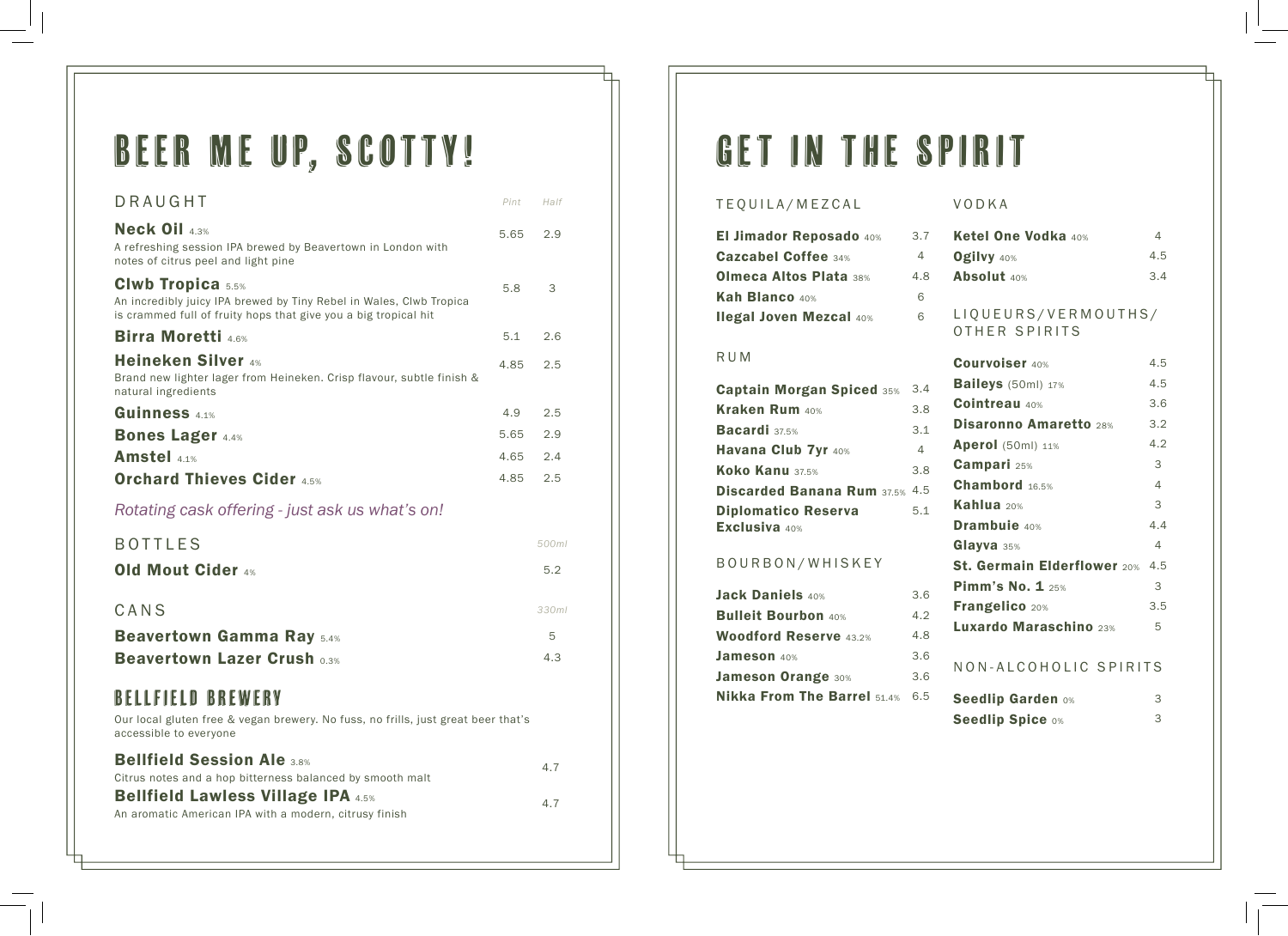### WHISKY BUSINESS

#### MAINLAND

| <b>Balvenie 14yr Caribbean Cask 43%</b><br>A classic Speyside spirit finished in Caribbean rum casks, giving it a<br>vanilla led sweetness on the palate with softer notes of apple and mango                                                                                                                                                                                                 | 6.7               |
|-----------------------------------------------------------------------------------------------------------------------------------------------------------------------------------------------------------------------------------------------------------------------------------------------------------------------------------------------------------------------------------------------|-------------------|
| <b>Aberfeldy 15yr Red Wine Finish 43%</b><br>A classic Aberfeldy malt with notes of winter spice and apple, finished in<br>ex-Pomerol red wine casks to leave you with a wonderful whisky full of<br>berries and honey                                                                                                                                                                        | 8                 |
| Glenkinchie 12yr 43%<br>"The Edinburgh Malt" is a brilliant example of a Lowland whisky, with<br>prominent floral elements and notes of cooked fruits                                                                                                                                                                                                                                         | 5.3               |
| Dalwhinnie 15yr 43%<br>A clean, crisp 15 year old with notes of honeysuckle and vanilla<br>alongside a gentle smoke and light spice                                                                                                                                                                                                                                                           | 5.5               |
| <b>BLENDED</b>                                                                                                                                                                                                                                                                                                                                                                                |                   |
| <b>Monkey Shoulder 40%</b><br>A malt-led Speyside blend with notes of butterscotch, Manuka honey<br>and dried apricot                                                                                                                                                                                                                                                                         | 4.3               |
| <b>Woven Experience Whisky</b><br>Residing in a small studio in Leith, Woven are a small group dedicated to the art of<br>blending whisky. Using a range of whiskies from across the globe, they taste, blend<br>and marry them together in various limited expressions, creating a spirit altogether<br>more than the sum of its parts. Ask us what release we currently have for more info. | price<br>variable |
| ISLAND                                                                                                                                                                                                                                                                                                                                                                                        |                   |
| Talisker 10yr 45.8%<br>Hailing from Skye, this iconic dram has an intense maritime salinity<br>alongside warm peat and dried fruits making it a favourite all over the globe                                                                                                                                                                                                                  | 5.4               |
| Laphroaig $10$ 40%<br>A full-bodied smoke bomb with a hint of sweetness coming through<br>amid the classic bonfire smoke and peat characteristics                                                                                                                                                                                                                                             | 5.2               |
| <b>Bunnahabhain 12yr 46.3%</b><br>A lovely example of an unpeated Islay with a slight seaside flavour<br>and notes of dried sultanas, almonds and crème brûlée                                                                                                                                                                                                                                | 4.9               |
|                                                                                                                                                                                                                                                                                                                                                                                               |                   |

#### CANS(cont.) *330ml*

### PILOT

About as local to us as a brewery can get, Pilot are based just along Newhaven Road and have been creating brilliant beers of all styles since forming in 2013

| Pilot Blønd 4.1%                                         | 4.5 |
|----------------------------------------------------------|-----|
| A smooth pale ale packed with hops and oats              |     |
| <b>Peach Melba Sour 4.3%</b>                             | 4.8 |
| A peach and raspberry sour with a vanilla sweetness      |     |
| <b>Mochaccino Stout 5.5%</b>                             |     |
| A rich milk stout infused with cacao, coffee and vanilla | 4.9 |

### Campervan Brewery

Starting small from a garage in Leith, progressing to a full brewery (yes, via an actual campervan), Campervan have been creating amazing beer since 2017

| <b>Campervan Leith Juice 4.7%</b>                                   | 4.6 |
|---------------------------------------------------------------------|-----|
| A session IPA with a big hit of orange zest                         |     |
| <b>Campervan Hoppy Botanist 3.8%</b>                                | 4.8 |
| A fruity pale ale with rhubarb, oats and vanilla (contains lactose) |     |

### COLD TOWN BEER

Setting up a microbrewery inside an old church on Edinburgh's Grassmarket, Cold Town Beer have been brewing "beer for beer's sake" since 2018

| <b>New England IPA 5.5%</b>                                                                                                 | 4.3 |
|-----------------------------------------------------------------------------------------------------------------------------|-----|
| Sweet, fruity, floral and citrusy with a slick, smooth mouthfeel                                                            |     |
| <b>Pornstar Martini Ale 4.6%</b><br>A unique beer with a zesty kick but sweet backbone of passionfruit<br>and vanilla notes | 4.6 |

### Moonwake Beer Co.

The coolest new kids on the Leith Shore block focusing on brewing precision beer

| <b>IPA</b> (440ml) 5.5%                                  | 5.2 |
|----------------------------------------------------------|-----|
| Citrus and pine flavours with a hoppy bitter-sweet punch |     |

### TWISTED SISTERS HARD SELTZER

| <b>Rhubarb &amp; Ginger 4.6%</b>        | 4.7 |
|-----------------------------------------|-----|
| <b>Blueberry &amp; Elderflower 4.6%</b> | 4.7 |

*Check our No and Low ABV page for low ABV beers!*